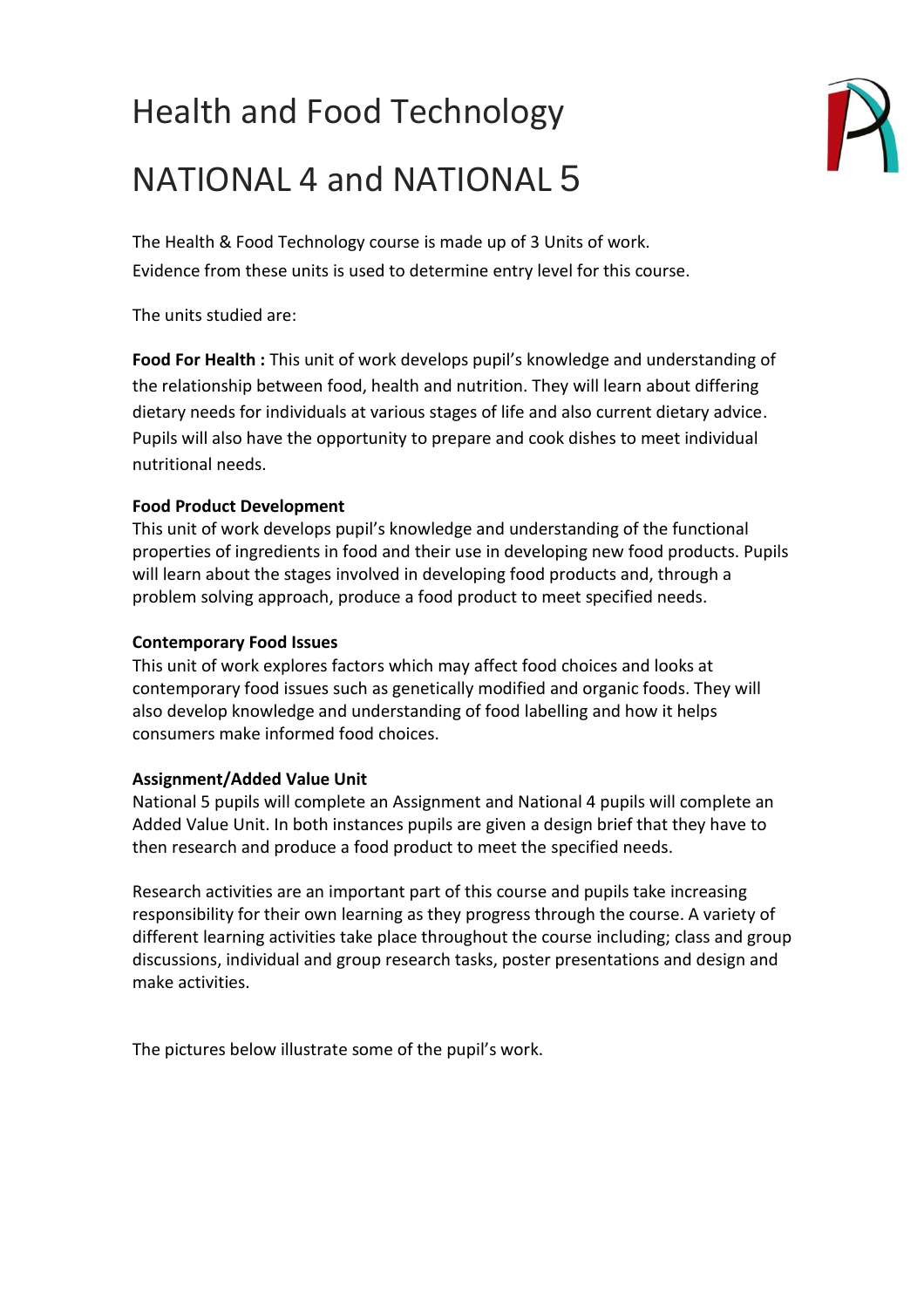



*Each group chose one diet-related health condition, researched what it was, the causes, how it affects health and how to prevent it. Each group then presented their posters to the class and taught the class about the diet-related health condition.*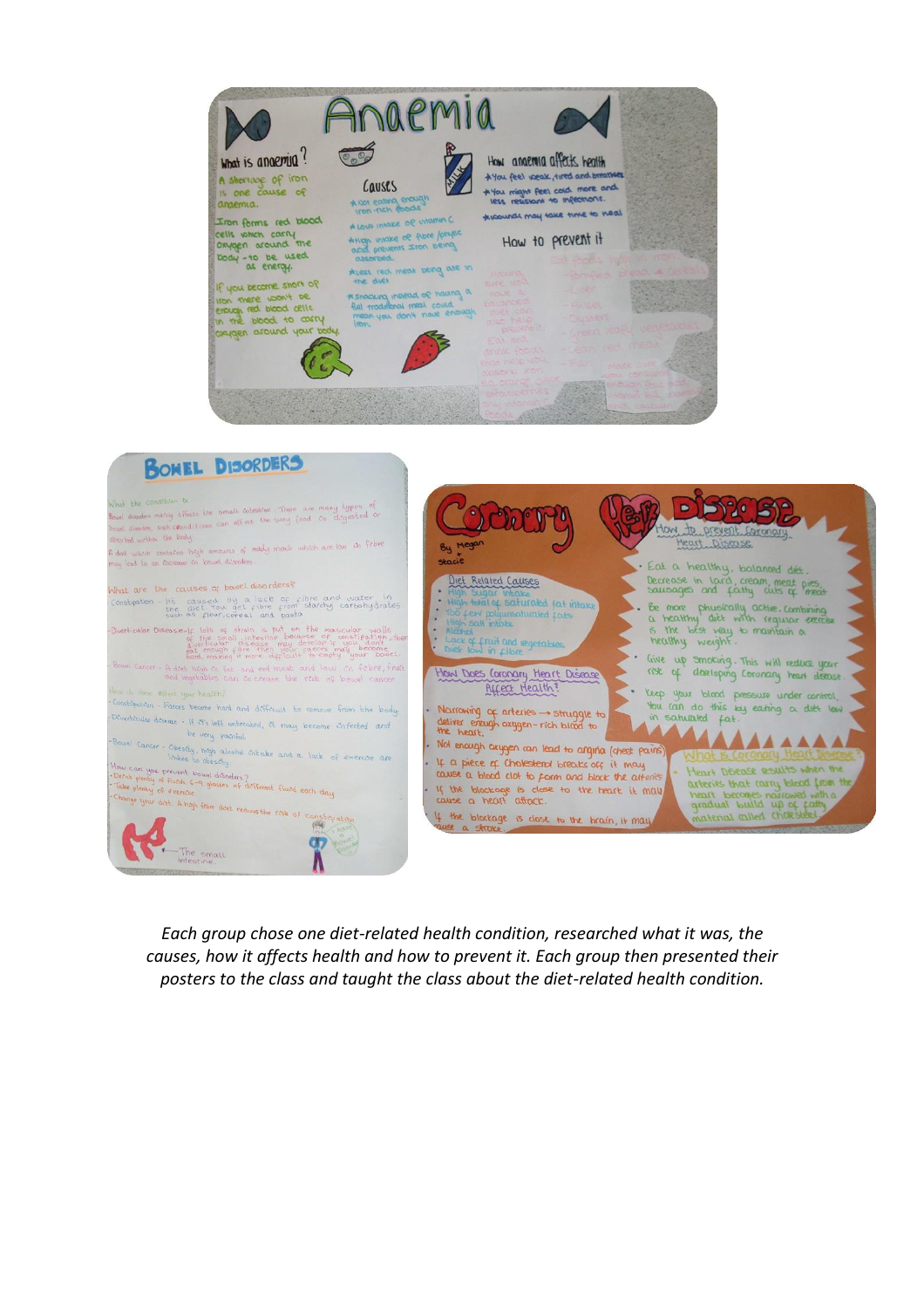



*Pupils were asked to design a new healthy, savoury flan suitable for teenagers. They had to research possible solutions, then make and sensory test their chosen solution.*

#### **NATIONAL 5 ASSESSMENT:**

There are **two parts** to the National 5 course assessment: *An assignment worth 60 marks. The SQA exam worth 60 marks.*

#### **NATIONAL 4 ASSESSMENT:**

Each unit is assessed - Pupils need to **pass all assessments** order for them to get the course award.

Students must also complete an Added Value Unit at National 4.